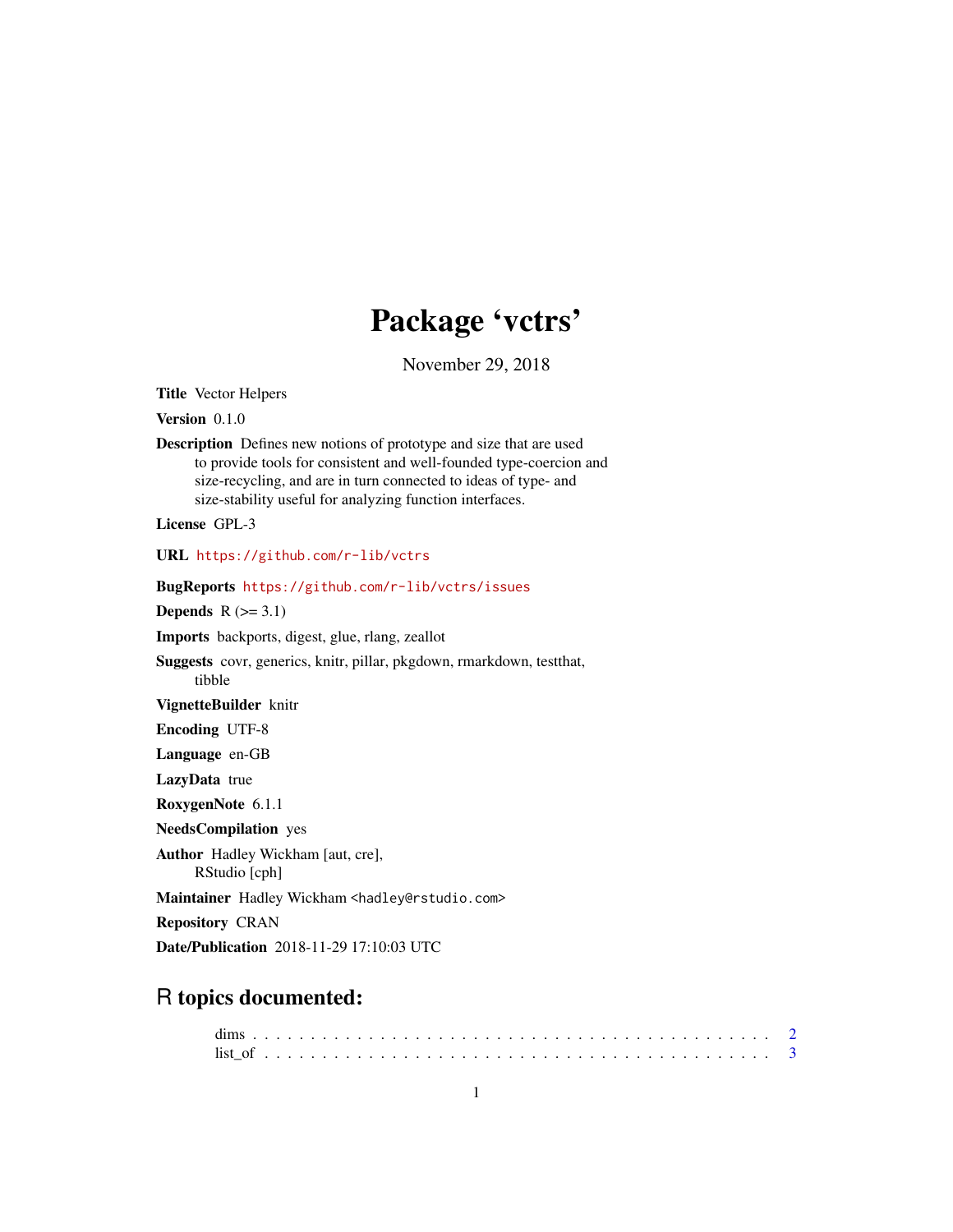#### <span id="page-1-0"></span>2 dims

|  | $\overline{4}$ |
|--|----------------|
|  | $\overline{4}$ |
|  | 5              |
|  | $\overline{7}$ |
|  | 8              |
|  | - 9            |
|  |                |
|  |                |
|  |                |
|  |                |
|  |                |
|  |                |
|  |                |
|  |                |
|  |                |
|  |                |
|  |                |

# **Index** [21](#page-20-0)

dims *Vector dimensions*

# <span id="page-1-1"></span>Description

- vec\_empty() returns TRUE if vec\_size() is zero.
- vec\_dims() gives the dimensionality (i.e. number of dimensions)
- vec\_dim() returns the size of each dimension

# Usage

```
vec_empty(x)
```
vec\_dim(x)

vec\_dims(x)

# Arguments

x A vector

# Details

Unlike base R, we treat vectors with NULL dimensions as 1d. This simplifies the type system by eliding a special case. Compared to base R equivalent, vec\_dim() returns length(), not NULL, when x is 1d.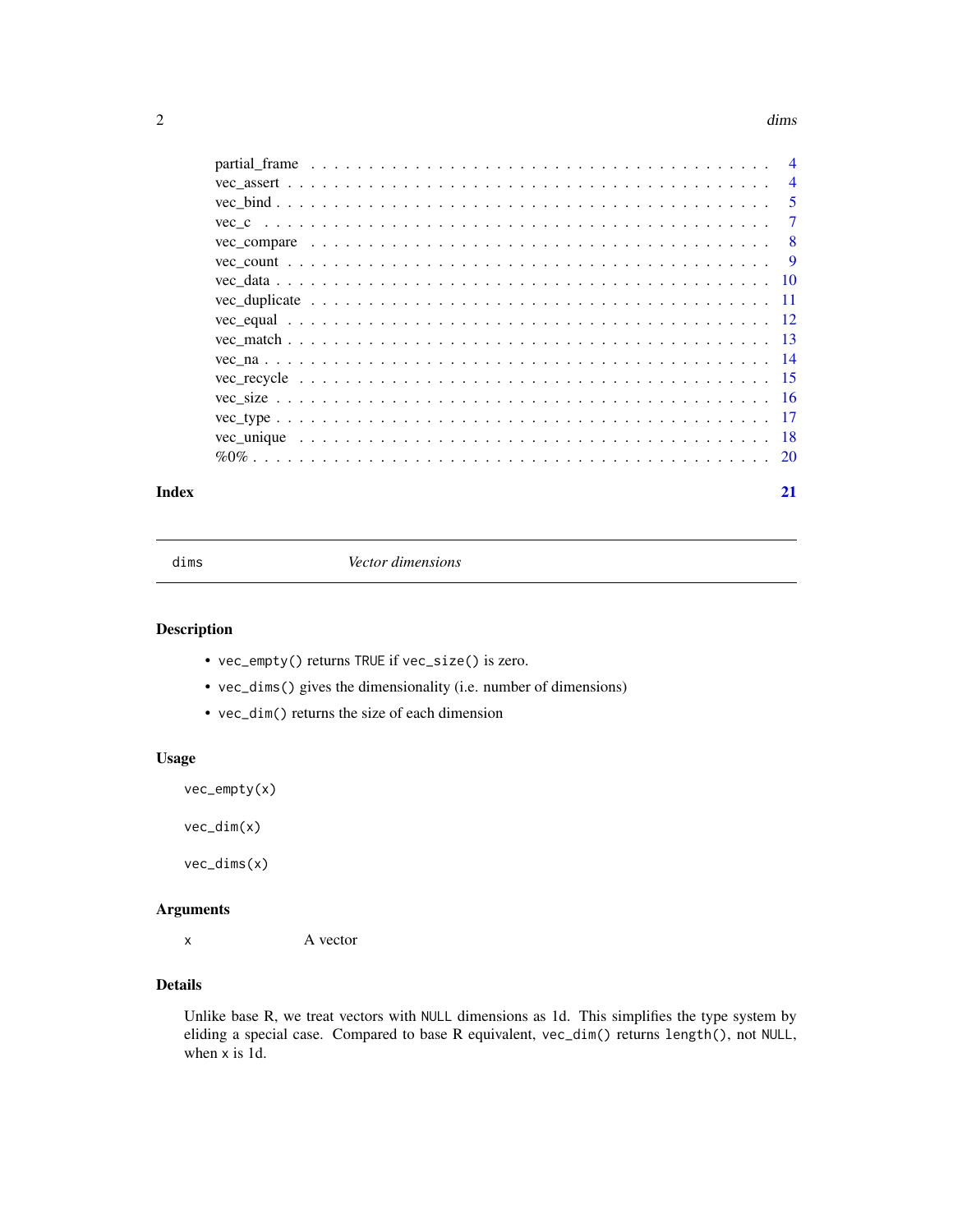<span id="page-2-0"></span>list\_of 3

# Examples

```
# Compared to base R
x \le -1:5dim(x)
vec_dim(x)
```
# list\_of list\_of *S3 class for homogenous lists*

# Description

A list\_of object is a list where each element has the same type. Modifying the list with \$, [, and [[ preserves the constraint by coercing all input items.

# Usage

```
list_of(..., .ptype = NULL)as\_list_of(x, ...)is_list_of(x)
## S3 method for class 'vctrs_list_of'
vec_type2(x, y)
## S3 method for class 'vctrs_list_of'
vec_cast(x, to)
```
# Arguments

| $\cdots$ | Vectors to coerce.                                                                                                                                                                                                 |
|----------|--------------------------------------------------------------------------------------------------------------------------------------------------------------------------------------------------------------------|
| .ptype   | If NULL, the default, the output type is determined by computing the common<br>type across all elements of $\dots$                                                                                                 |
|          | Alternatively, you can supply ptype to give the output known type. If getOption ("vctrs.no_guessing<br>is TRUE you must supply this value: this is a convenient way to make production<br>code demand fixed types. |
| X        | For $as\_list_of()$ , a vector to be coerced to list_of.                                                                                                                                                           |
| y, to    | Arguments to $vec_type2()$ and $vec_cast()$ .                                                                                                                                                                      |

```
x <- list_of(1:3, 5:6, 10:15)
if (requireNamespace("tibble", quietly = TRUE)) {
  tibble::tibble(x = x)}
vec_c(list_of(1, 2), list_of(FALSE, TRUE))
```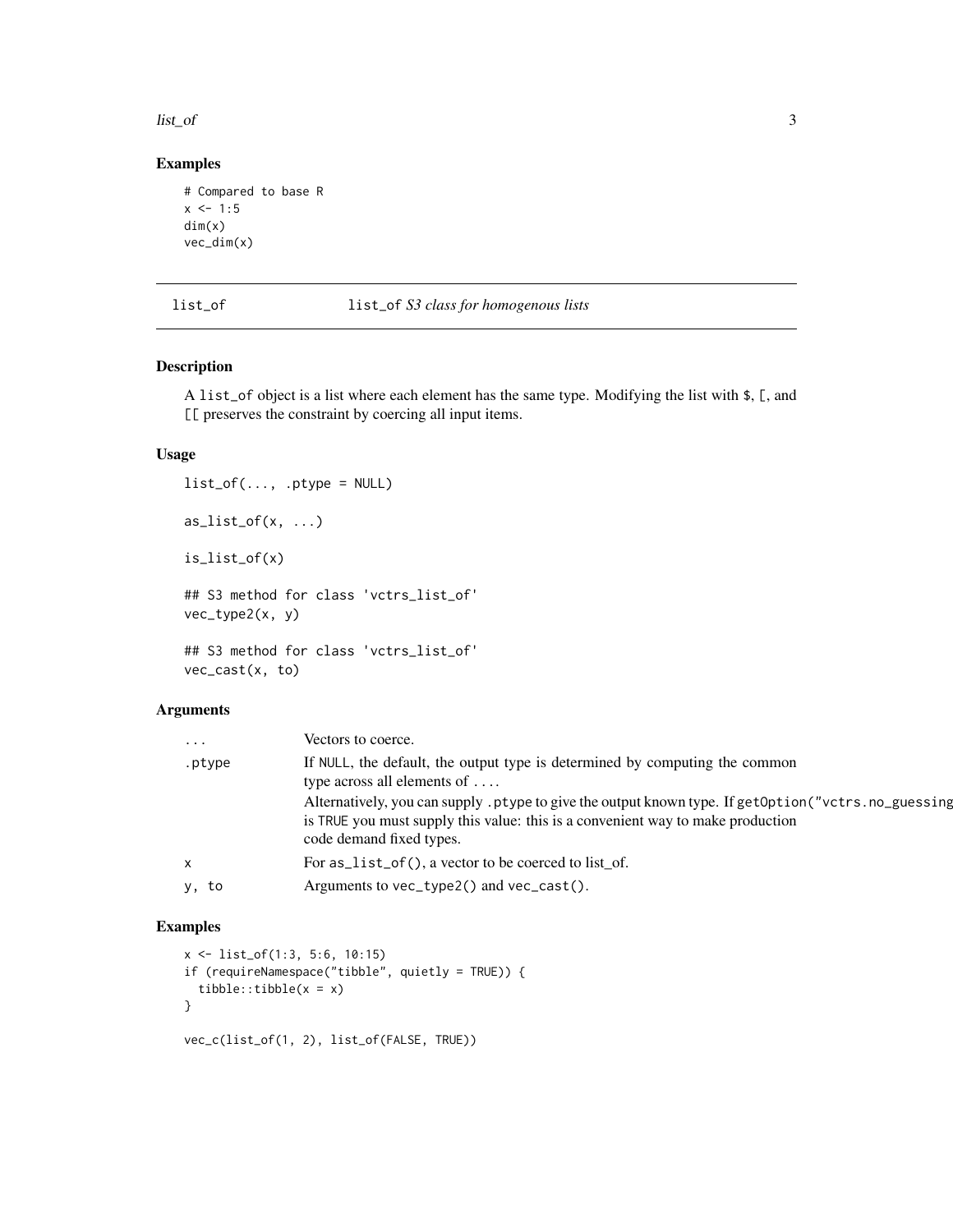<span id="page-3-0"></span>

This special class can be passed to .ptype in order to specify the types of only some of the columns in a data frame.

#### Usage

partial\_frame(...)

#### Arguments

... Attributes of subclass

# Examples

```
pf \leftarrow partial_frame(x = double())
pf
vec_rbind(
  data.frame(x = 1L, y = "a"),
  data.frame(x =FALSE, z = 10),
  .ptype = partial_frame(x = double(), a = character())
\overline{\phantom{a}}
```
vec\_assert *Assert an argument has known prototype and/or size*

# Description

Assert an argument has known prototype and/or size

#### Usage

 $vec\_assert(x, ptype = NULL, size = NULL)$ 

#### Arguments

| $\times$ | A vector argument to check.   |
|----------|-------------------------------|
| ptype    | Prototype to compare against. |
| size     | Size to compare against       |

# Value

Either an error, or x, invisibly.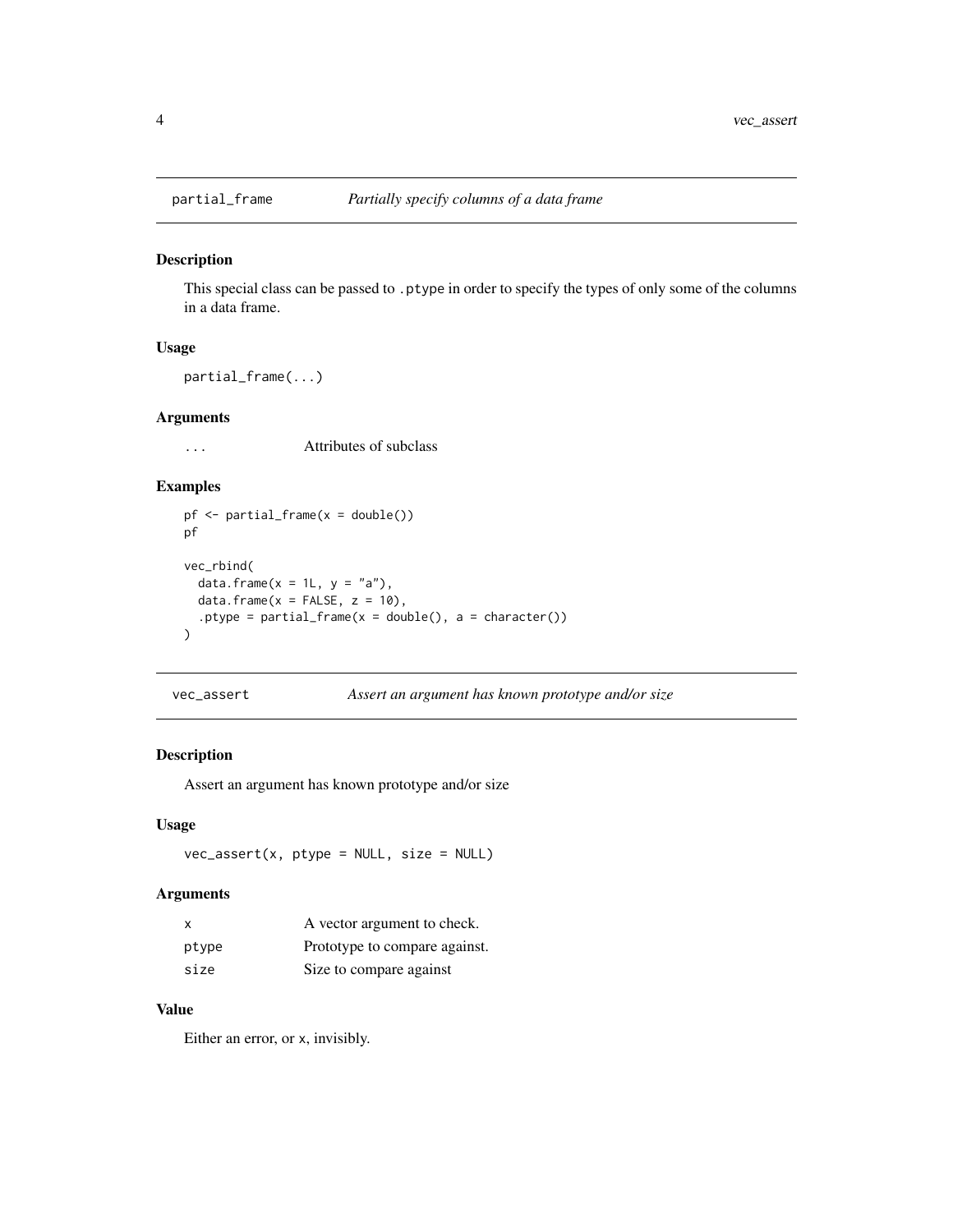<span id="page-4-1"></span><span id="page-4-0"></span>

This pair of functions binds together data frames (and vectors), either row-wise or column-wise. Row-binding creates a data frame with common type across all arguments. Column-binding creates a data frame with common length across all arguments.

#### Usage

```
vec_rbind(..., .ptype = NULL)
```
 $vec\_cbind(..., .ptype = NULL, .size = NULL)$ 

# Arguments

| $\ddots$ . | Data frames or vectors.                                                                                                                                                                                            |
|------------|--------------------------------------------------------------------------------------------------------------------------------------------------------------------------------------------------------------------|
|            | vec_rbind() ignores names. vec_cbind() preserves outer names, combining<br>with inner names if also present.                                                                                                       |
|            | NULL inputs are silently ignored. Empty (e.g. zero row) inputs will not appear<br>in the output, but will affect the derived .ptype.                                                                               |
| .ptype     | If NULL, the default, the output type is determined by computing the common<br>type across all elements of $\dots$                                                                                                 |
|            | Alternatively, you can supply ptype to give the output known type. If getOption ("vctrs.no_guessing<br>is TRUE you must supply this value: this is a convenient way to make production<br>code demand fixed types. |
| .size      | If, NULL, the default, will determing the number of rows in vec_cbind() output<br>by using the standard recycling rules.                                                                                           |
|            | Alternatively, specify the desired number of rows, and any inputs of length 1<br>will be recycled appropriately.                                                                                                   |
|            |                                                                                                                                                                                                                    |

# Value

A data frame, or subclass of data frame.

If ... is a mix of different data frame subclases, vec\_type2() will be used to determine the output type. For vec\_rbind(), this will determine the type of the container and the type of each column; for vec\_cbind() it only determines the type of the output container. If there are no non-NULL inputs, the result will be data.frame().

# Invariants

- $vec_size(vec\_rbind(x, y)) == vec_size(x) + vec_size(y)$
- $vec_type(vec_rbind(x, y)) = vec_type_{common(x, y)}$
- $vec_size(vec\_cbind(x, y)) == vec_size\_common(x, y)$
- $vec_type(vec\_cbind(x, y)) == vec\_cbind(vec_type(x), vec_type(x))$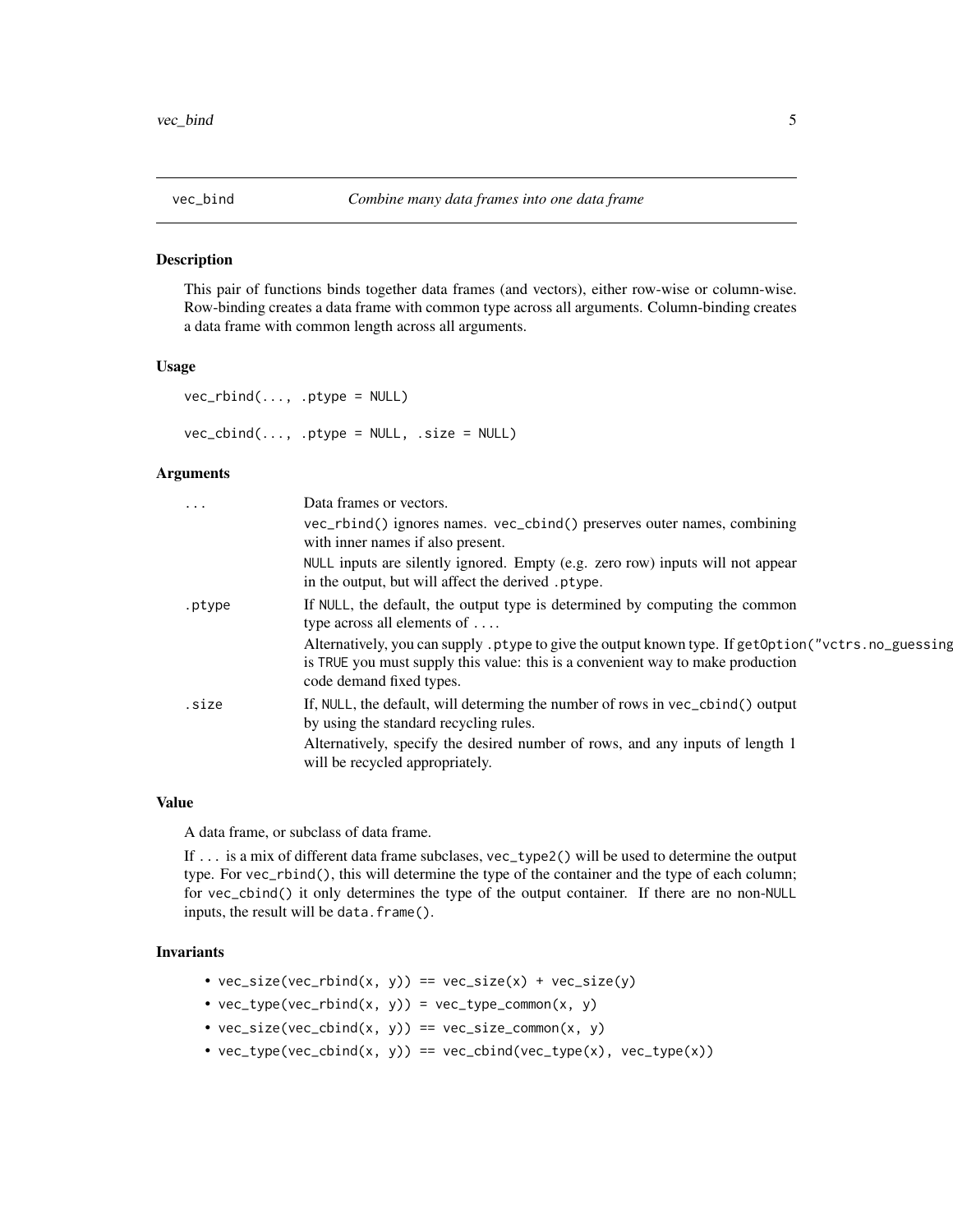# <span id="page-5-0"></span>See Also

[vec\\_c\(\)](#page-6-1) for combining 1d vectors.

```
# row binding -----------------------------------------
# common columns are coerced to common class
vec_rbind(
  data.frame(x = 1),
  data.frame(x = FALSE))
# unique columns are filled with NAs
vec_rbind(
 data.frame(x = 1),
  data.frame(y = "x")\lambda# null inputs are ignored
vec_rbind(
 data.frame(x = 1),
 NULL,
  data.frame(x = 2))
# bare vectors are treated as rows
vec_rbind(
 c(x = 1, y = 2),
 c(x = 3)\mathcal{L}# default names will be supplied if arguments are not named
vec_rbind(
 1:2,
 1:3,
 1:4
\mathcal{L}# column binding --------------------------------------
# each input is recycled to have common length
vec_cbind(
  data.frame(x = 1),
  data.frame(y = 1:3)
\mathcal{L}# bare vectors are treated as columns
vec_cbind(
 data.frame(x = 1),
 y = letters[1:3]\overline{\phantom{a}}
```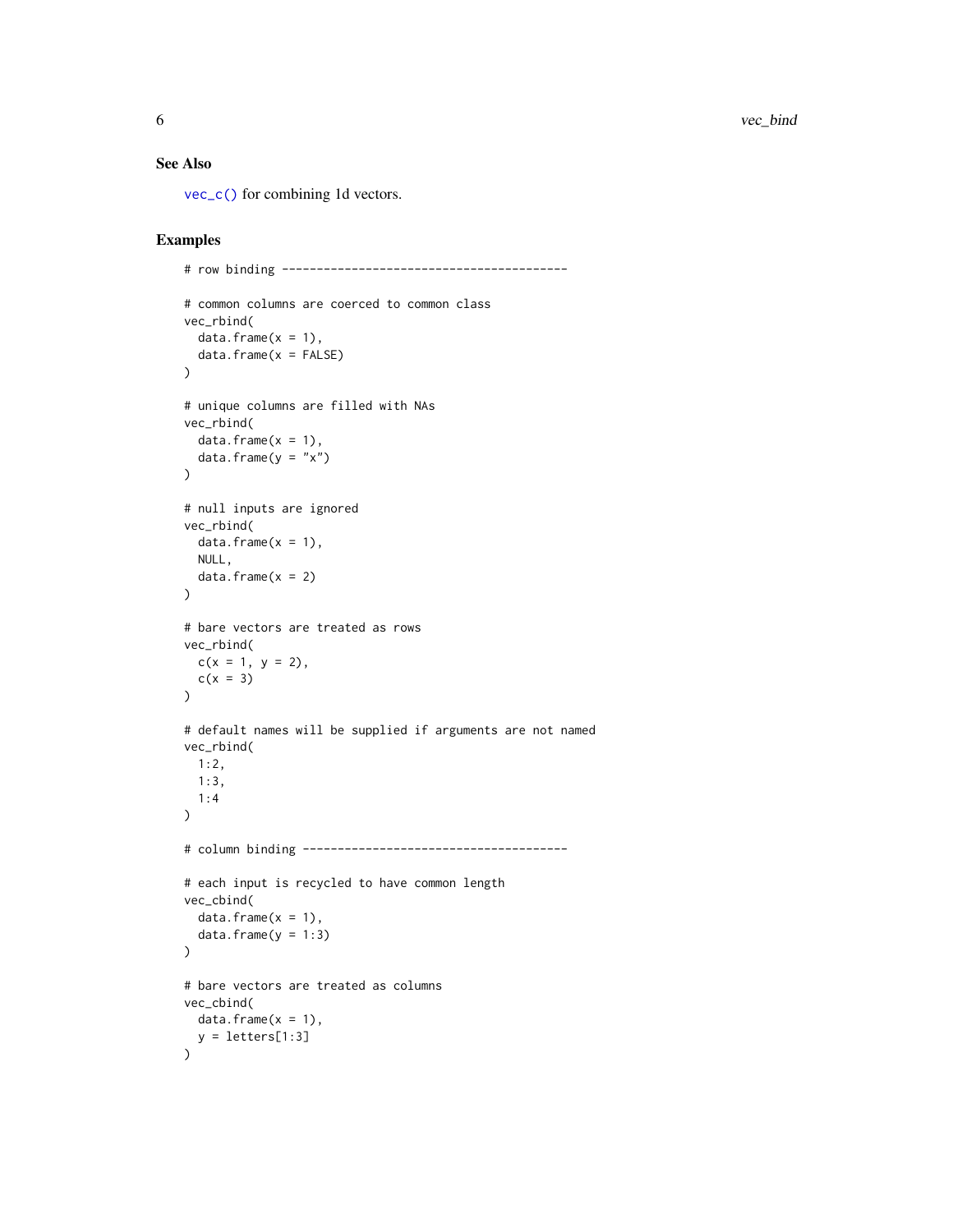```
# outer names are combined with inner names
vec_cbind(
 x = data. frame(a = 1, b = 2),
  y = 1)
# duplicate names are flagged
vec\_cbind(x = 1, x = 2)
```
<span id="page-6-1"></span>

vec\_c *Combine many vectors into one vector*

#### Description

Combine all arguments into a new vector of common type.

# Usage

 $vec_c(..., .ptype = NULL)$ 

# Arguments

| .      | Vectors to coerce.                                                                                                                                                                                                |
|--------|-------------------------------------------------------------------------------------------------------------------------------------------------------------------------------------------------------------------|
| .ptype | If NULL, the default, the output type is determined by computing the common<br>type across all elements of $\dots$                                                                                                |
|        | Alternatively, you can supply ptype to give the output known type. If getOption("vctrs.no_guessing<br>is TRUE you must supply this value: this is a convenient way to make production<br>code demand fixed types. |

# Value

A vector with class given by .ptype, and length equal to the sum of the vec\_size() of the contents of ....

The vector will have names if the individual components have names (inner names) or if the arguments are named (outer names). If both inner and outer names are present, they are combined with a ..

# Invariants

- $vec_size(vec_c(x, y)) == vec_size(x) + vec_size(y)$
- $vec_type(vec_c(x, y)) == vec_type_{common(x, y)}$ .

# See Also

[vec\\_cbind\(\)](#page-4-1)/[vec\\_rbind\(\)](#page-4-1) for combining data frames by rows or columns.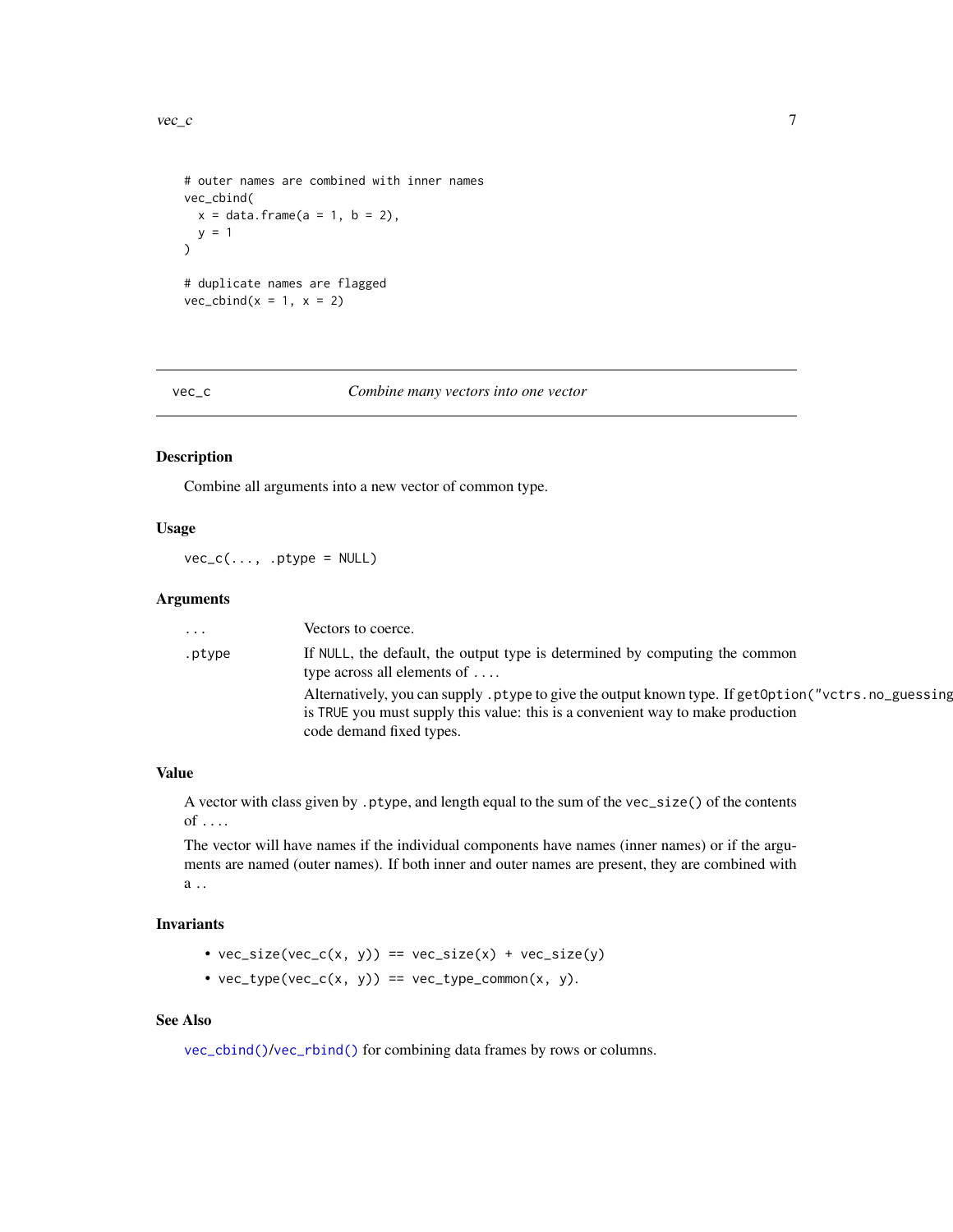# Examples

```
vec_c(FALSE, 1L, 1.5)
vec_c(FALSE, 1L, "x", .ptype = character())
# Date/times --------------------------
c(Sys.Date(), Sys.time())
c(Sys.time(), Sys.Date())
vec_c(Sys.Date(), Sys.time())
vec_c(Sys.time(), Sys.Date())
# Factors -----------------------------
c(factor("a"), factor("b"))
vec_c(factor("a"), factor("b"))
```
vec\_compare *Compare two vectors*

# Description

Compare two vectors

#### Usage

```
vec_{conv} ( x, y, na_{equal} = FALSE, .ptype = NULL )
```
# Arguments

| x, y     | Vectors with compatible types and lengths. |
|----------|--------------------------------------------|
| na_equal | Should NA values be considered equal?      |
| .ptype   | Override to optionally specify common type |

# Value

An integer vector with values -1 for  $x < y$ , 0 if  $x == y$ , and 1 if  $x > y$ . If na\_equal is FALSE, the result will be NA if either x or y is NA.

# S3 dispatch

vec\_compare() is not generic for performance; instead it uses [vec\\_proxy\\_compare\(\)](#page-0-0) to

<span id="page-7-0"></span>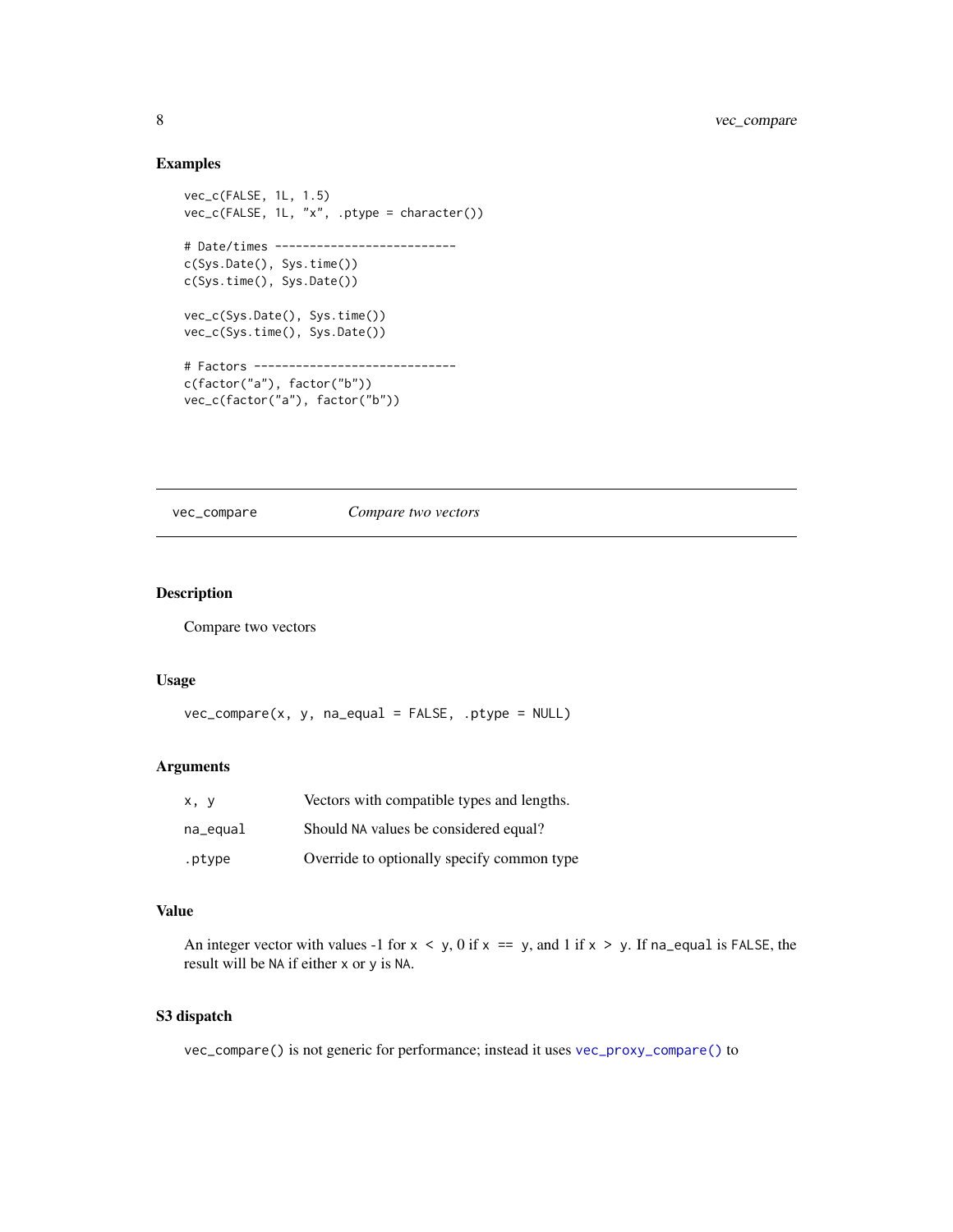# <span id="page-8-0"></span>vec\_count 9

#### Examples

```
vec_compare(c(TRUE, FALSE, NA), FALSE)
vec_compare(c(TRUE, FALSE, NA), FALSE, na_equal = TRUE)
vec_compare(1:10, 5)
vec_compare(runif(10), 0.5)
vec_compare(letters[1:10], "d")
df <- data.frame(x = c(1, 1, 1, 2), y = c(0, 1, 2, 1))
vec_{conv}(df, data.frame(x = 1, y = 1))
```
vec\_count *Count unique values in a vector*

#### Description

Count the number of unique values in a vector. vec\_count() has two important differences to table(): it returns a data frame, and when given multiple inputs (as a data frame), it only counts combinations that appear in the input.

# Usage

vec\_count(x, sort = c("count", "key", "location", "none"))

# Arguments

| $\mathsf{x}$ | A vector (including a data frame).                                                                                                                |
|--------------|---------------------------------------------------------------------------------------------------------------------------------------------------|
| sort         | One of "count", "key", "location", or "none".                                                                                                     |
|              | • "count", the default, puts most frequent values at top                                                                                          |
|              | • "key", orders by the output key column (i.e. unique values of $x$ )                                                                             |
|              | • "location", orders by location where key first seen. This is useful if you<br>want to match the counts up to other unique/duplicated functions. |
|              | • "none", leaves unordered.                                                                                                                       |

#### Value

A data frame with columns key (same type as x) and count (an integer vector).

```
vec_count(mtcars$vs)
vec_count(iris$Species)
# If you count a data frame you'll get a data frame
# column in the output
str(vec_count(mtcars[c("vs", "am")]))
```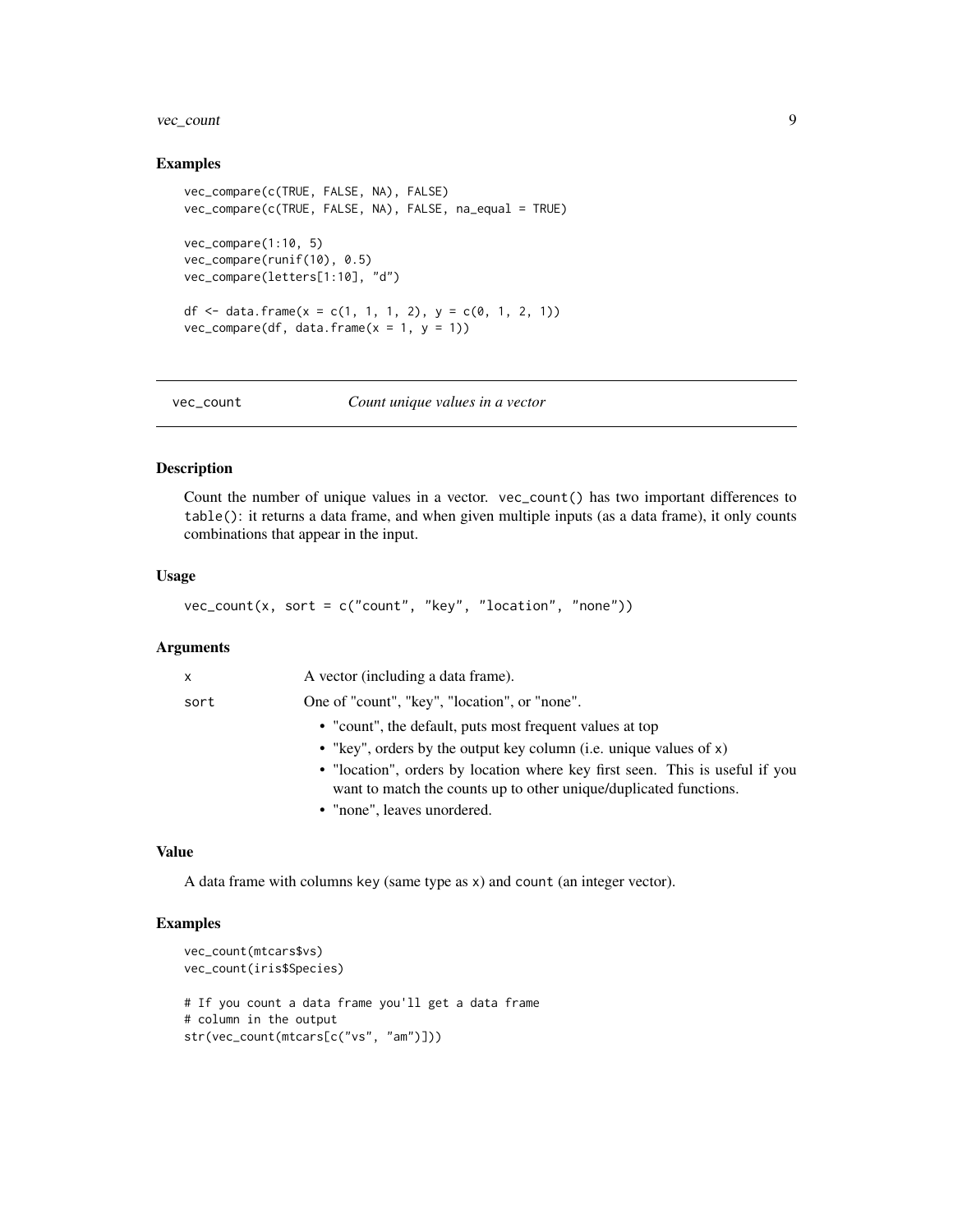```
# Sorting ---------------------------------------
x <- letters[rpois(100, 6)]
# default is to sort by frequency
vec_count(x)
# by can sort by key
vec_count(x, sort = "key")
# or location of first value
vec_count(x, sort = "location")
head(x)
# or not at all
vec\_count(x, sort = "none")
```
vec\_data *Extract underlying data*

# Description

Extract the data underlying an S3 vector object, i.e. the underlying atomic vector or list. Currently, due to the underlying memory architecture of R, this creates a full copy of the underlying data.

# Usage

vec\_data(x)

#### Arguments

x A vector

# Value

The data underlying x, free from an attributes.

# See Also

See [vec\\_restore\(\)](#page-0-0) for the inverse operation: it restores attributes given a bare vector and a prototype; vec\_restore(vec\_data(x), x) will always yield x.

<span id="page-9-0"></span>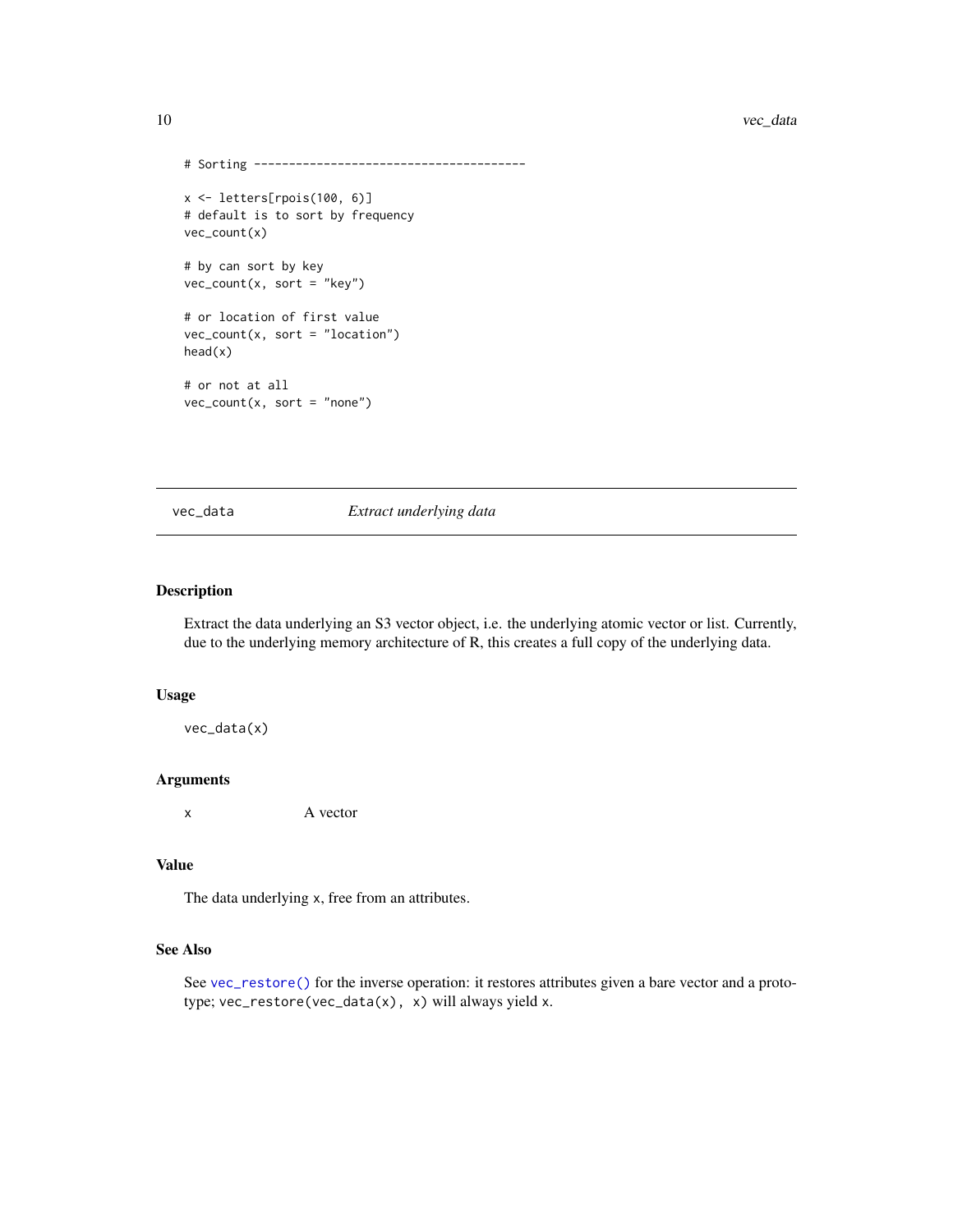<span id="page-10-1"></span><span id="page-10-0"></span>

- vec\_duplicate\_any(): detects the presence of any duplicated values, in the same way as [anyDuplicated\(\)](#page-0-0).
- vec\_duplicate\_detect(): returns a logical vector describing if each element of the vector is duplicated elsewhere. Unlike [duplicated\(\)](#page-0-0), it reports all duplicated values, not just the second and subsequent repetitions.
- vec\_duplicate\_id(): returns an integer vector given the location of the first occurence of the value

#### Usage

```
vec_duplicate_any(x)
```

```
vec_duplicate_detect(x)
```

```
vec_duplicate_id(x)
```
#### Arguments

x A vector (including a data frame).

# Value

- vec\_duplicate\_any(): a logical vector of length 1.
- vec\_duplicate\_detect(): a logical vector the same length as x
- vec\_duplicate\_id(): an integer vector the same length as x

#### Missing values

In most cases, missing values are not considered to be equal, i.e.  $NA = ANA$  is not TRUE. This behaviour would be unappealing here, so these functions consider all NAs to be equal. (Similarly, all NaN are also considered to be equal.)

# **Performance**

These functions are currently slightly slower than their base equivalents. This is primarily because they do a little more checking and coercion in R, which makes them both a litter safer and more generic. Additionally, the C code underlying vctrs has not yet been implemented: we expect some performance improvements when that happens.

# See Also

[vec\\_unique\(\)](#page-17-1) for functions that work with the dual of duplicated values: unique values.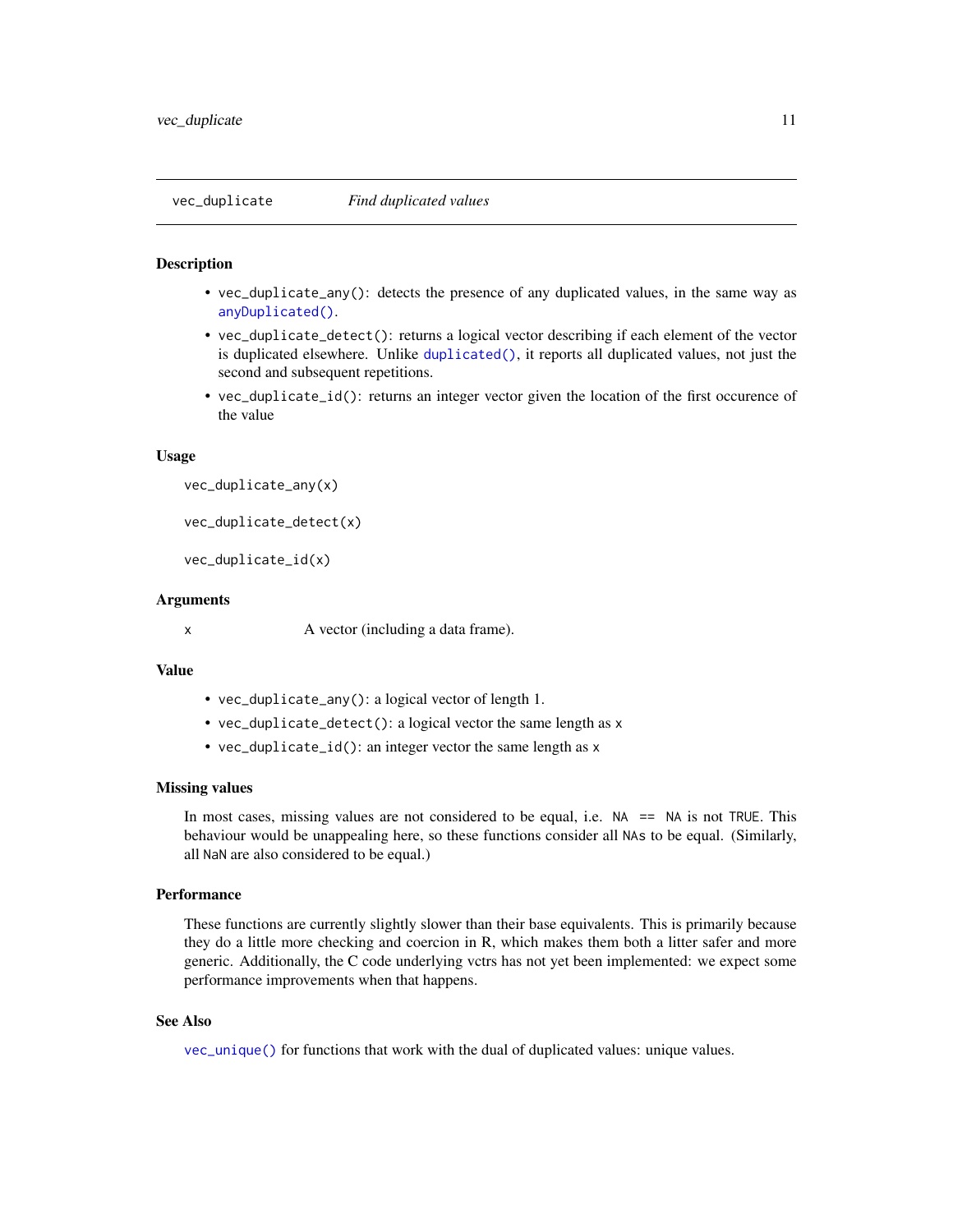# <span id="page-11-0"></span>Examples

```
vec_duplicate_any(1:10)
vec_duplicate_any(c(1, 1:10))
x <- c(10, 10, 20, 30, 30, 40)
vec_duplicate_detect(x)
# Note that `duplicated()` doesn't consider the first instance to
# be a duplicate
duplicated(x)
# Identify elements of a vector by the location of the first element that
# they're equal to:
vec_duplicate_id(x)
# Location of the unique values:
vec_unique_loc(x)
# Equivalent to `duplicated()`:
vec\_dupdate\_id(x) == seq\_along(x)
```
vec\_equal *Test if two vectors are equal*

# Description

Test if two vectors are equal

#### Usage

```
vec_equal(x, y, na_equal = FALSE, .ptype = NULL)
```
vec\_equal\_na(x)

# Arguments

| $\times$ | Vectors with compatible types and lengths. |
|----------|--------------------------------------------|
| <b>V</b> | Vectors with compatible types and lengths. |
| na_equal | Should NA values be considered equal?      |
| .ptype   | Override to optionally specify common type |

# Value

A logical vector. Will only contain NAs if na\_equal is FALSE.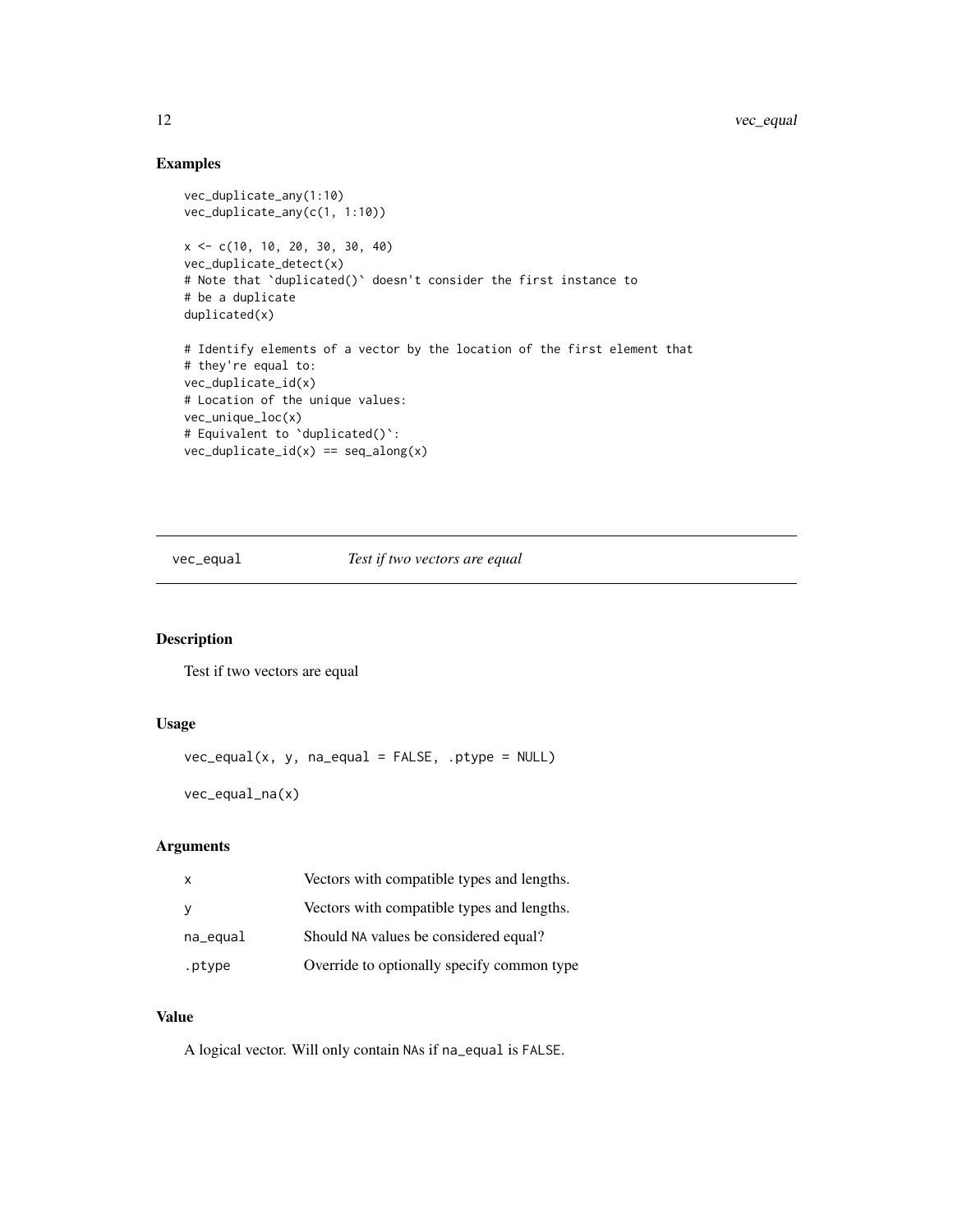#### <span id="page-12-0"></span>vec\_match 13

#### Examples

```
vec_equal(c(TRUE, FALSE, NA), FALSE)
vec_equal(c(TRUE, FALSE, NA), FALSE, na_equal = TRUE)
vec_equal_na(c(TRUE, FALSE, NA))
vec_equal(5, 1:10)
vec_equal("d", letters[1:10])
df <- data.frame(x = c(1, 1, 2, 1), y = c(1, 2, 1, NA))
vec_{equal}(df, data, frame(x = 1, y = 2))vec_equal_na(df)
```

| Find matching observations across vectors |
|-------------------------------------------|
|                                           |

#### Description

vec\_in() returns a logical vector based on whether needle is found in haystack. vec\_match() returns an integer vector giving location of needle in haystack, or NA if it's not found.

#### Usage

```
vec_match(needles, haystack)
```

```
vec_in(needles, haystack)
```
#### Arguments

```
needles, haystack
```
Vector of needles to search for in vector haystack. haystack should usually be unique; if not vec\_match() will only return the location of the first match. needles and haystack are coerced to the same type prior to comparison.

# Details

 $vec_in()$  is equivalent to  $\frac{\%in\%}{\%in}$ ; vec\_match() is equivalen to match().

#### Value

A vector the same length as needles. vec\_in() returns a logical vector; vec\_match() returns an integer vector.

# Missing values

In most cases, missing values are not considered to be equal, i.e.  $NA = ANA$  is not TRUE. This behaviour would be unappealing here, so these functions consider all NAs to be equal. (Similarly, all NaN are also considered to be equal.)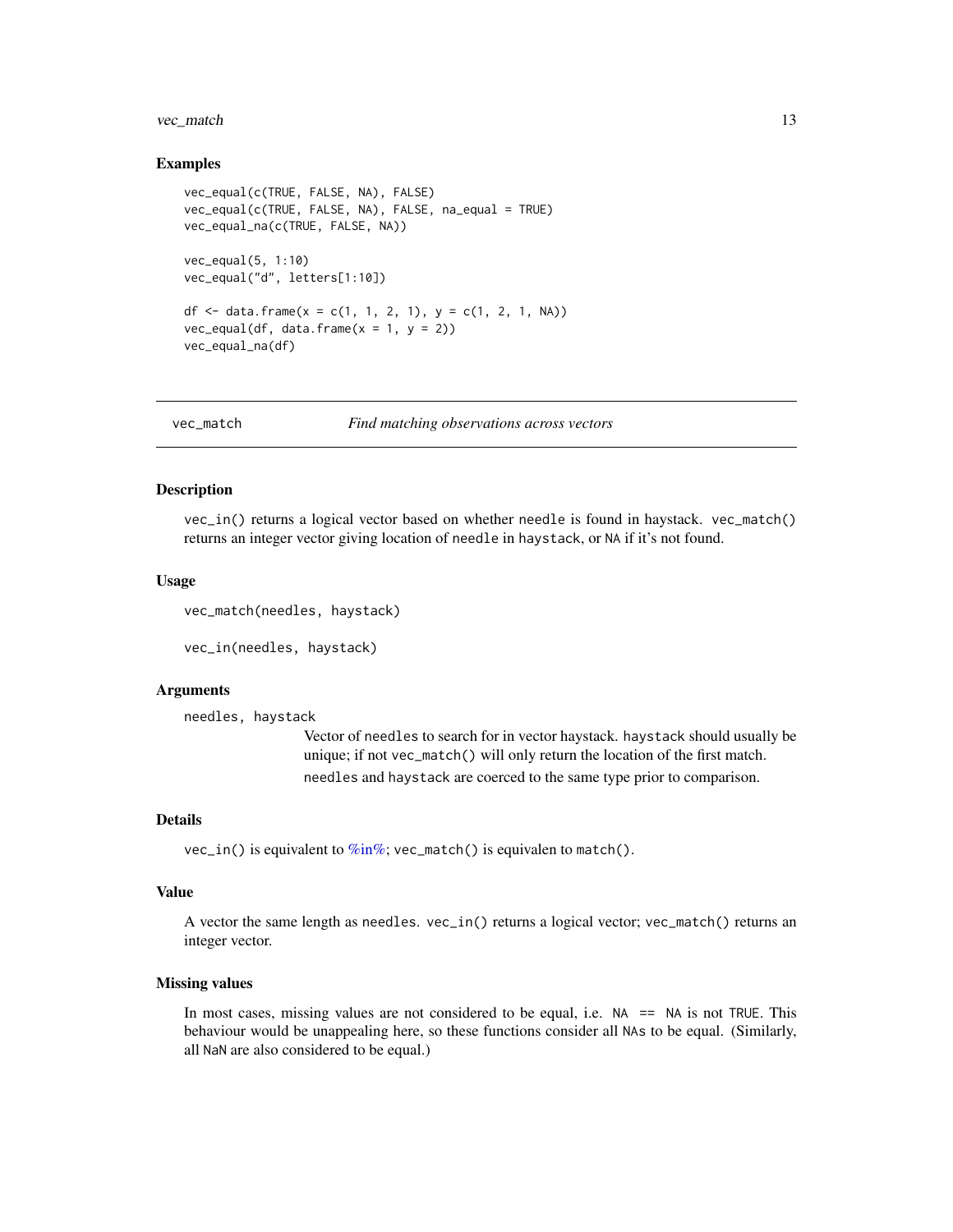# <span id="page-13-0"></span>Performance

These functions are currently slightly slower than their base equivalents. This is primarily because they do a little more checking and coercion in R, which makes them both a litter safer and more generic. Additionally, the C code underlying vctrs has not yet been implemented: we expect some performance improvements when that happens.

# Examples

```
hadley <- strsplit("hadley", "")[[1]]
vec_match(hadley, letters)
vowels <- c("a", "e", "i", "o", "u")
vec_match(hadley, vowels)
vec_in(hadley, vowels)
# Only the first index of duplicates is returned
vec_match(c("a", "b"), c("a", "b", "a", "b"))
```
#### vec\_na *Create a missing vector*

# Description

Create a missing vector

#### Usage

 $vec\_na(x, n = 1L)$ 

#### Arguments

| Template of missing vector |
|----------------------------|
|                            |

# n Desired size of result

```
vec_na(1:10, 3)
vec_na(Sys.Date(), 5)
vec_na(mtcars, 2)
```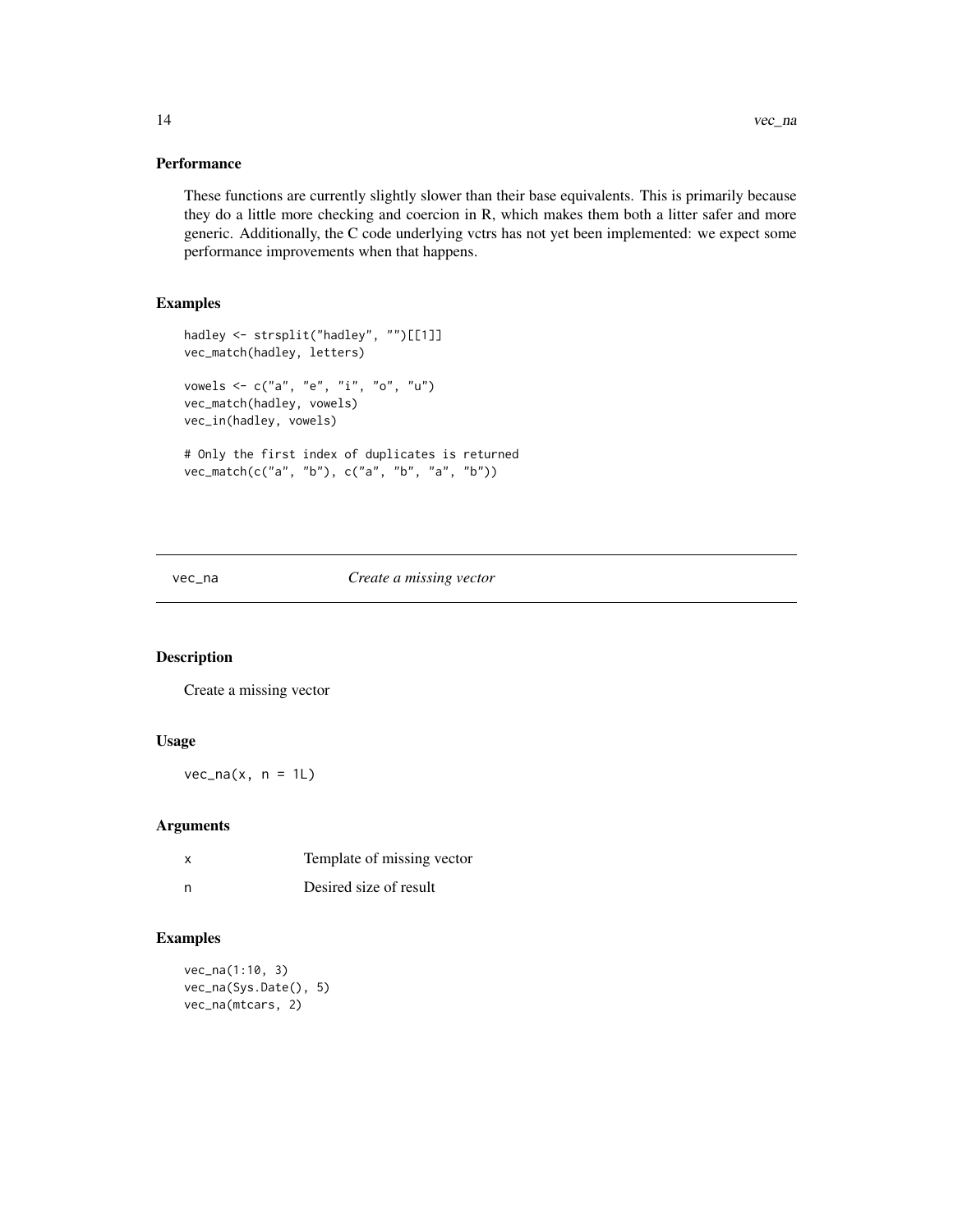<span id="page-14-1"></span><span id="page-14-0"></span>

vec\_recycle(x, size) recycles a single vector to given size. vec\_recycle\_common(...) recycles multiple vectors to their common size. All functions obey the vctrs recycling rules, described below, and will throw an error if recycling is not possible. See [vec\\_size\(\)](#page-15-1) for the precise definition of size.

#### Usage

```
vec_recycle(x, size)
```

```
vec_recycle_common(..., .size = NULL)
```
## Arguments

| x,          | Vectors to recycle.                                                         |
|-------------|-----------------------------------------------------------------------------|
| size, .size | Desired output size. If omitted in vec_recycle_common() will use the common |
|             | size from $vec\_size\_common()$ .                                           |

# Recycling rules

The common size of two vectors defines the recycling rules, and can be summarise with the following table:

(Note NULLs are handled specially; they are treated like empty arguments and hence don't affect the size)

This is a stricter set of rules than base R, which will usually return output of length  $max(nx, ny)$ , warning if the length of the longer vector is not an integer multiple of the length of the shorter.

We say that two vectors have **compatible size** if they can be recycled to be the same length.

```
# Inputs with 1 observation are recycled
vec_recycle_common(1:5, 5)
## Not run:
vec_recycle_common(1:5, 1:2)
## End(Not run)
# Inputs with 0 observations
vec_recycle_common(1:5, integer())
# Data frames and matrices are recycled along their rows
vec_recycle_common(data.frame(x = 1), 1:5)
vec_recycle_common(array(1:2, c(1, 2)), 1:5)
```

```
vec_recycle_common(array(1:3, c(1, 3, 1)), 1:5)
```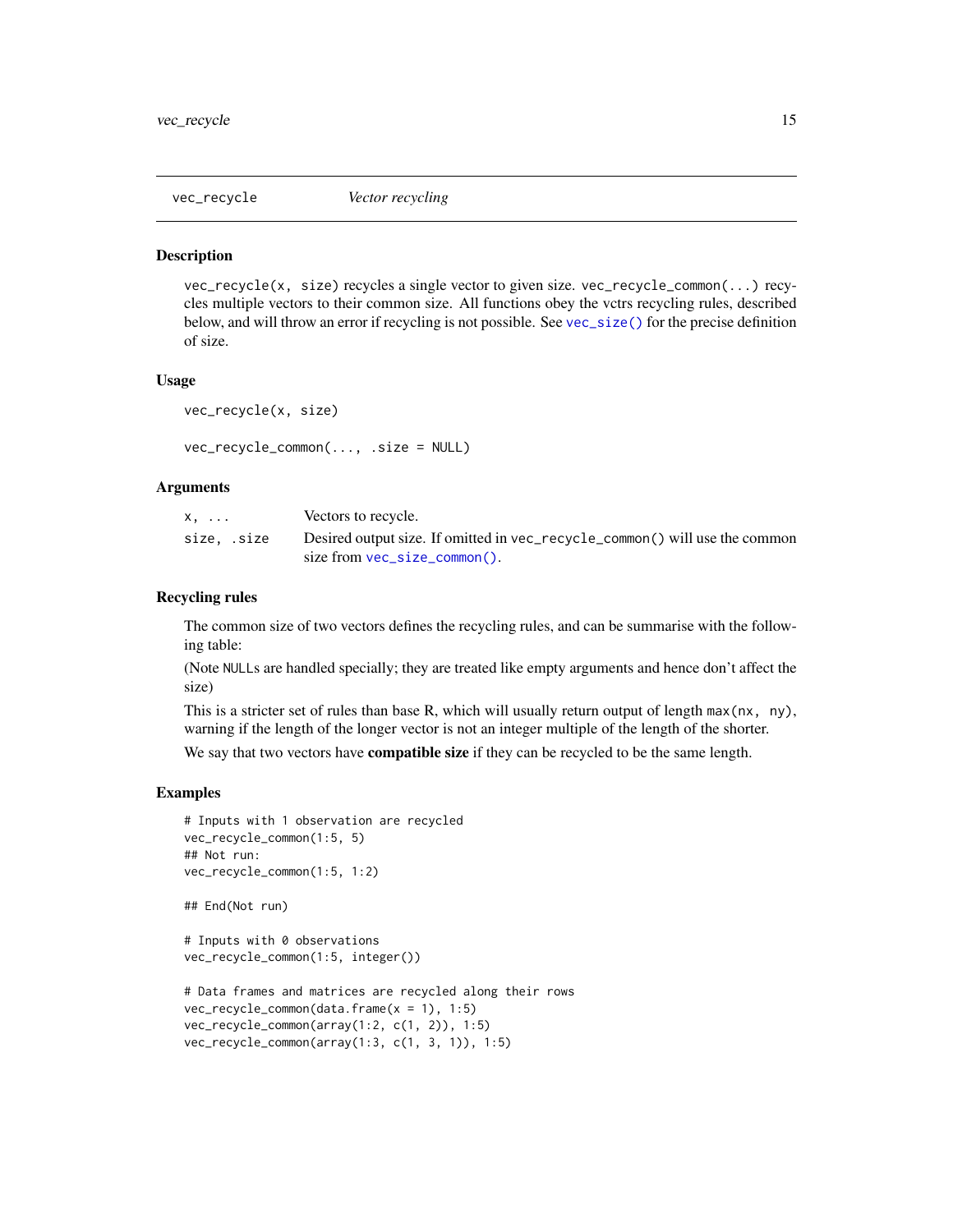<span id="page-15-2"></span><span id="page-15-1"></span><span id="page-15-0"></span>

 $vec_size(x)$  returns the size of a vector. This is distinct from the [length\(\)](#page-0-0) of a vector because it generalises to the "number of observations" for 2d structures, i.e. it's the number of rows in matrix or a data frame. This definition has the important property that every column of a data frame (even data frame and matrix columns) have the same size.  $vec\_size\_common(...)$  returns the common size of multiple vectors.

#### Usage

```
vec_size(x)
vec_size_common(..., .size = NULL)
```
## Arguments

| x.    | Vector inputs                                                                       |
|-------|-------------------------------------------------------------------------------------|
| .size | If NULL, the default, the output size is determined by recycling the lengths of all |
|       | elements of $\dots$ Alternatively, you can supply $size$ to force a known size.     |

# **Details**

There is no vctrs helper that retrieves the number of columns: as this is a property of the [type.](#page-16-1)

vec\_size() is equivalent to NROW() but has a name that is easier to pronounce, and throws an error when passed non-vector inputs.

#### Value

An integer (or double for long vectors). Will throw an error if  $x$  is not a vector.

vec\_size\_common() will return NULL if all inputs are NULL or absent.

#### Invariants

- vec\_size(dataframe) == vec\_size(dataframe[[i]])
- vec\_size(matrix) == vec\_size(matrix[, i, drop = FALSE])
- $vec_size(vec_c(x, y)) == vec_size(x) + vec_size(y)$

# See Also

[vec\\_slice\(\)](#page-0-0) for a variation of [ compatible with vec\_size(), and [vec\\_recycle\(\)](#page-14-1) to recycle vectors to common length.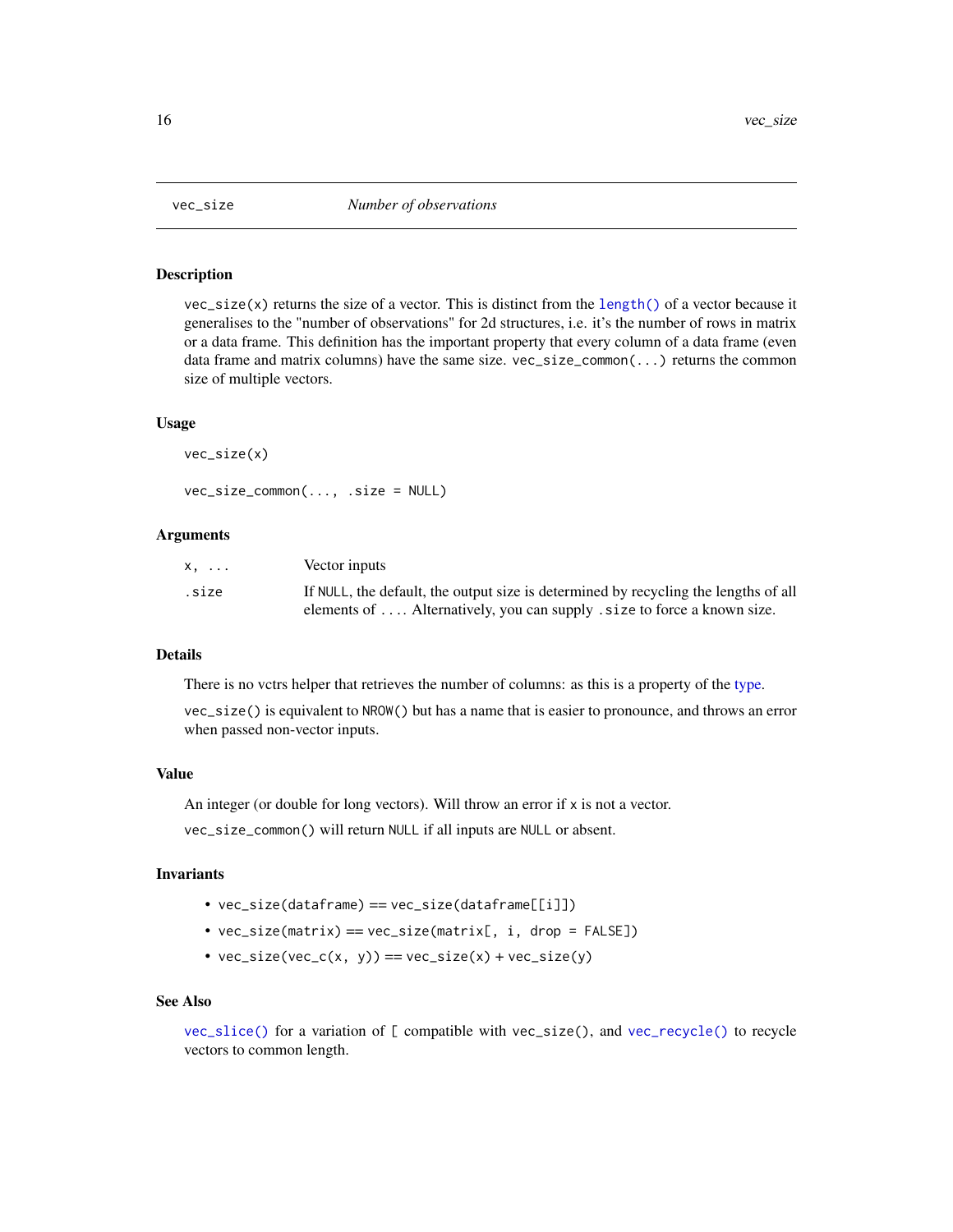#### <span id="page-16-0"></span>vec\_type 17

# Examples

```
vec_size(1:100)
vec_size(mtcars)
vec\_size(array(dim = c(3, 5, 10)))vec_size(NULL)
# Because vec_size(vec_c(NULL, x)) ==
# vec_size(NULL) + vec_size(x) ==
# vec_size(x)
vec_size_common(1:10, 1:10)
vec_size_common(1:10, 1)
vec_size_common(1:10, integer())
```
vec\_type *Find the prototype of a set of vectors*

# <span id="page-16-1"></span>Description

vec\_type() finds the prototype of a single vector. vec\_type\_common() finds the common type of multiple vectors. vec\_ptype() nicely prints the common type of any number of inputs, and is designed for interative exploration.

#### Usage

```
vec_type(x)
vec_type_common(..., .ptype = NULL)
vec_ptype(...)
```
# Arguments

| $\ldots, X$ | Vectors inputs                                                                                                                                                                                                     |
|-------------|--------------------------------------------------------------------------------------------------------------------------------------------------------------------------------------------------------------------|
| .ptype      | If NULL, the default, the output type is determined by computing the common<br>type across all elements of $\dots$                                                                                                 |
|             | Alternatively, you can supply ptype to give the output known type. If getOption ("vctrs.no_guessing<br>is TRUE you must supply this value: this is a convenient way to make production<br>code demand fixed types. |

# Details

vec\_type\_common() first finds the prototype of each input, then finds the common type using [vec\\_type2\(\)](#page-0-0) and [Reduce\(\)](#page-0-0).

# Value

vec\_type() and vec\_type\_common() return a prototype (a size-0 vector)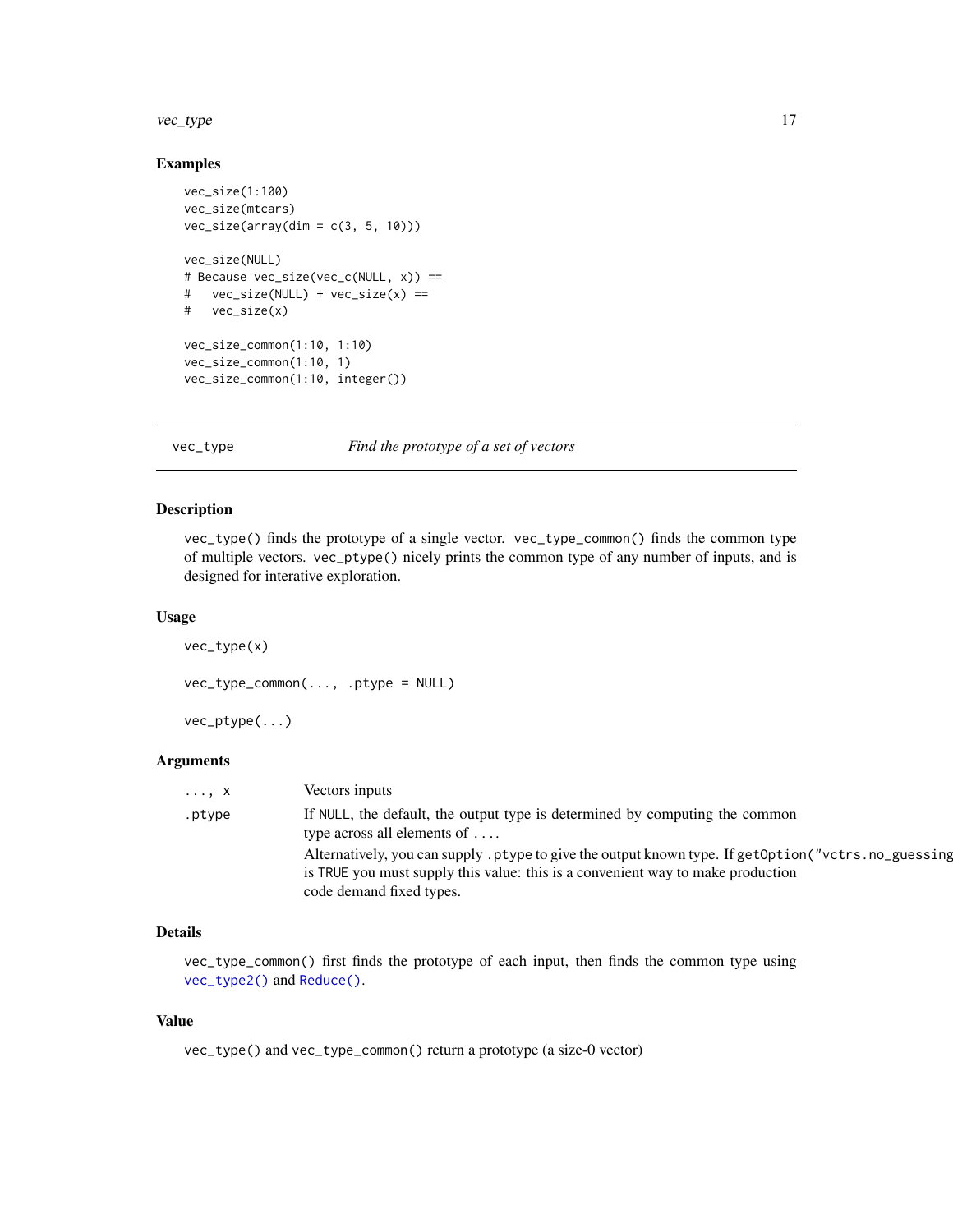# <span id="page-17-0"></span>Prototype

A prototype is [size](#page-0-0) 0 vector containing attributes, but no data. Generally, this is just vec\_slice(x,  $\emptyset$ L), but some inputs require special handling.

For example, the prototype of logical vectors that only contain missing values is the special [unspec](#page-0-0)[ified](#page-0-0) type, which can be coerced to any other 1d type. This allows bare NAs to represent missing values for any 1d vector type.

# Examples

```
# Unknown types ------------------------------------------
vec_ptype()
vec_ptype(NA)
vec_ptype(NULL)
# Vectors ------------------------------------------------
vec_ptype(1:10)
vec_ptype(letters)
vec_ptype(TRUE)
vec_ptype(Sys.Date())
vec_ptype(Sys.time())
vec_ptype(factor("a"))
vec_ptype(ordered("a"))
# Matrices -----------------------------------------------
# The prototype of a matrix includes the number of columns
vec_ptype(array(1, dim = c(1, 2)))vec_ptype(array("x", dim = c(1, 2)))
# Data frames --------------------------------------------
# The prototype of a data frame includes the prototype of
# every column
vec_ptype(iris)
# The prototype of multiple data frames includes the prototype
# of every column that in any data frame
vec_ptype(
  data.frame(x = TRUE),
  data.frame(y = 2),
  data.frame(z = "a"))
```
<span id="page-17-1"></span>vec\_unique *Find and count unique values*

#### **Description**

- vec\_unique(): the unique values. Equivalent to [unique\(\)](#page-0-0).
- vec\_unique\_loc(): the locations of the unique values.
- vec\_unique\_count(): the number of unique values.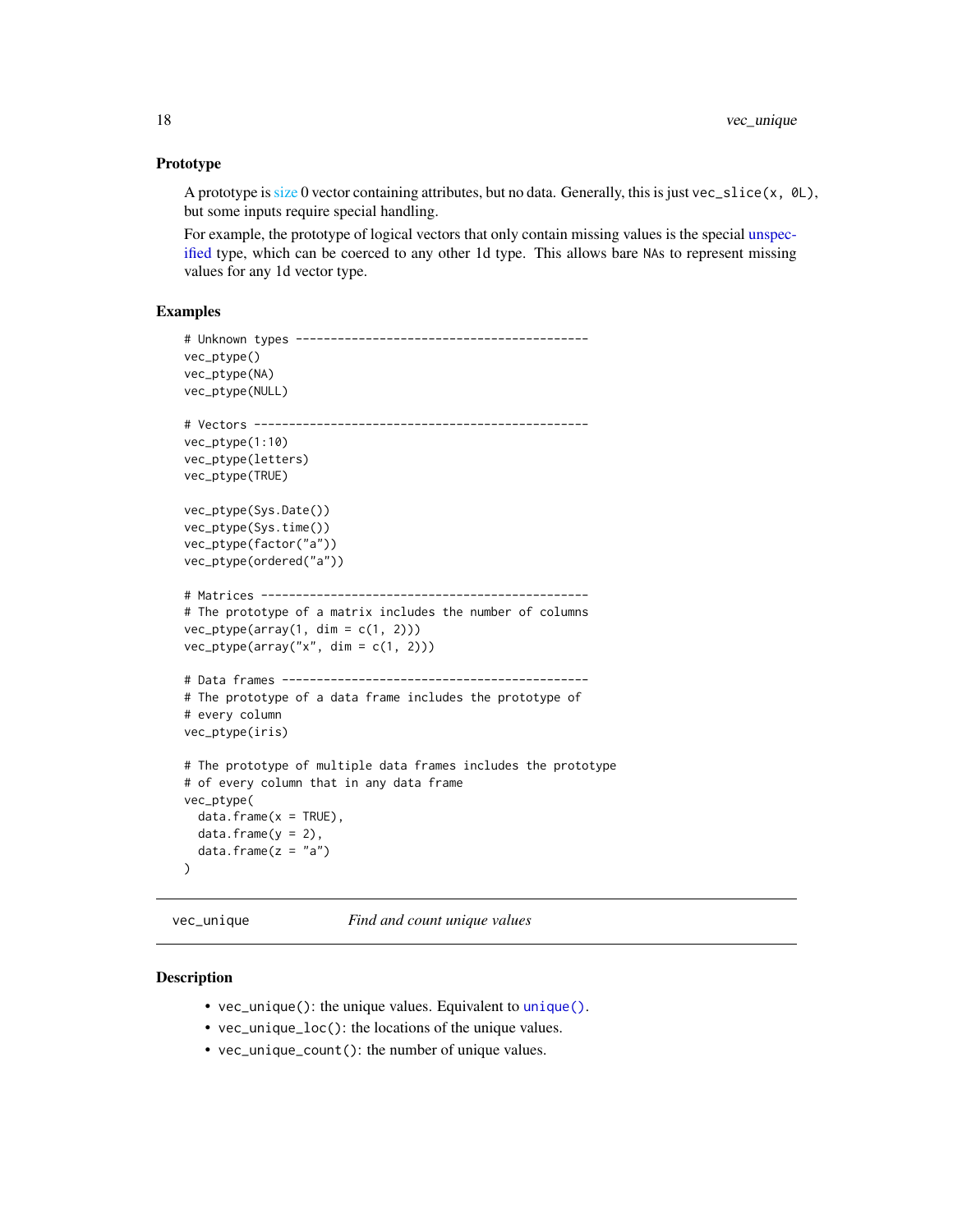<span id="page-18-0"></span>vec\_unique 19

#### Usage

vec\_unique(x)

```
vec_unique_loc(x)
```
vec\_unique\_count(x)

# Arguments

x A vector (including a data frame).

# Value

- vec\_unique(): a vector the same type as x containining only unique values.
- vec\_unique\_loc(): an integer vector, giving locations of unique values.
- vec\_unique\_count(): an integer vector of length 1, giving the number of unique values.

# Missing values

In most cases, missing values are not considered to be equal, i.e.  $NA = ANA$  is not TRUE. This behaviour would be unappealing here, so these functions consider all NAs to be equal. (Similarly, all NaN are also considered to be equal.)

# Performance

These functions are currently slightly slower than their base equivalents. This is primarily because they do a little more checking and coercion in R, which makes them both a litter safer and more generic. Additionally, the C code underlying vctrs has not yet been implemented: we expect some performance improvements when that happens.

# See Also

[vec\\_duplicate](#page-10-1) for functions that work with the dual of unique values: duplicated values.

# Examples

```
x \leq - rpois(100, 8)
vec_unique(x)
vec_unique_loc(x)
vec_unique_count(x)
```

```
# `vec_unique()` returns values in the order that encounters them
# use sort = "location" to match to the result of `vec_count()`
head(vec_unique(x))
head(vec_count(x, sort = "location"))
```
# Normally missing values are not considered to be equal  $NA == NA$ 

# But they are for the purposes of considering uniqueness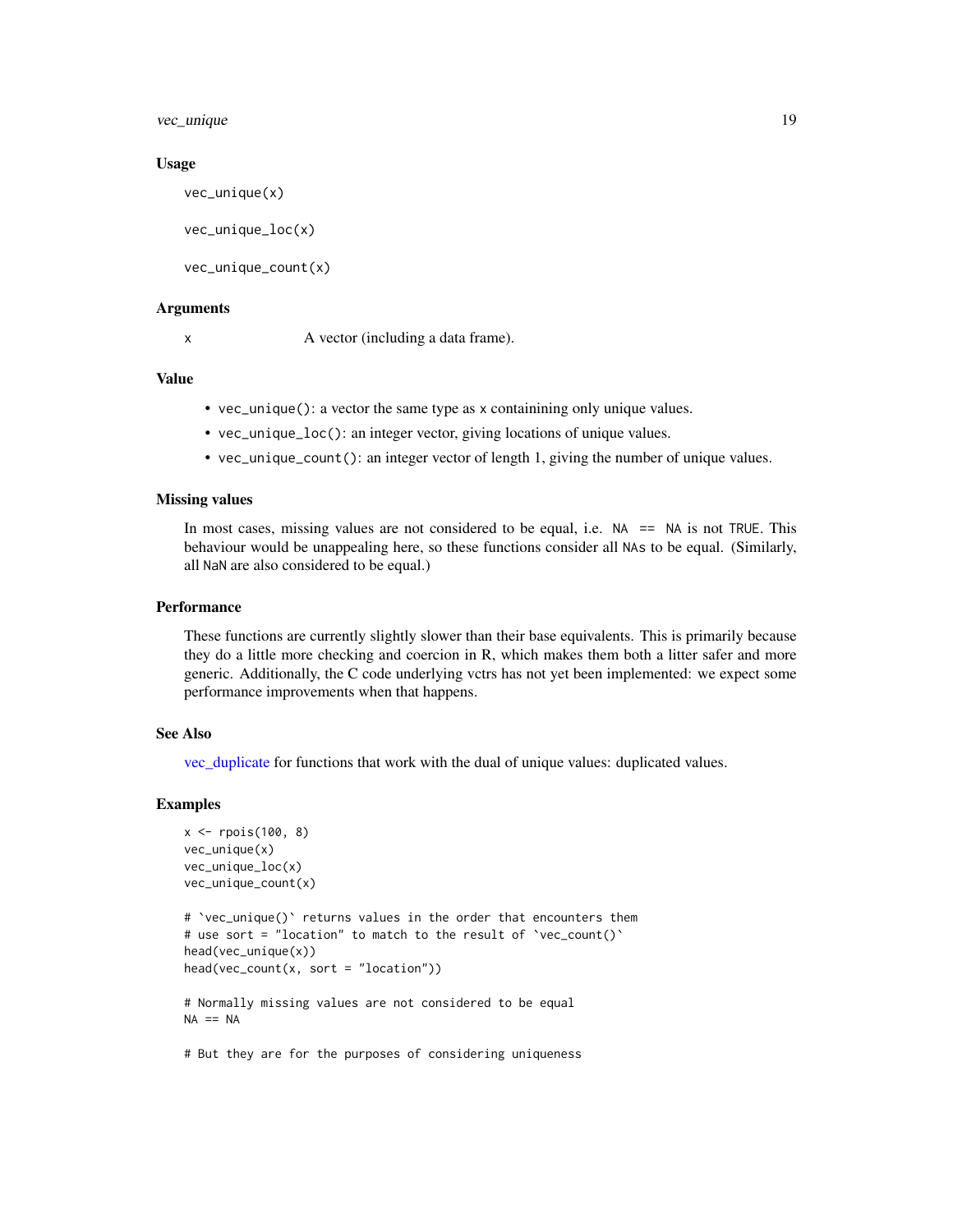<span id="page-19-0"></span>vec\_unique(c(NA, NA, NA, NA, 1, 2, 1))

# Description

Use this inline operator when you need to provide a default value for empty (as defined by [vec\\_empty\(\)](#page-1-1)) vectors.

# Usage

x %0% y

# Arguments

| A vector                                                                        |
|---------------------------------------------------------------------------------|
| Value to use to x is empty. To preserve type-stability, should be the same type |
| as x.                                                                           |

# Examples

1:10 %0% 5 integer() %0% 5